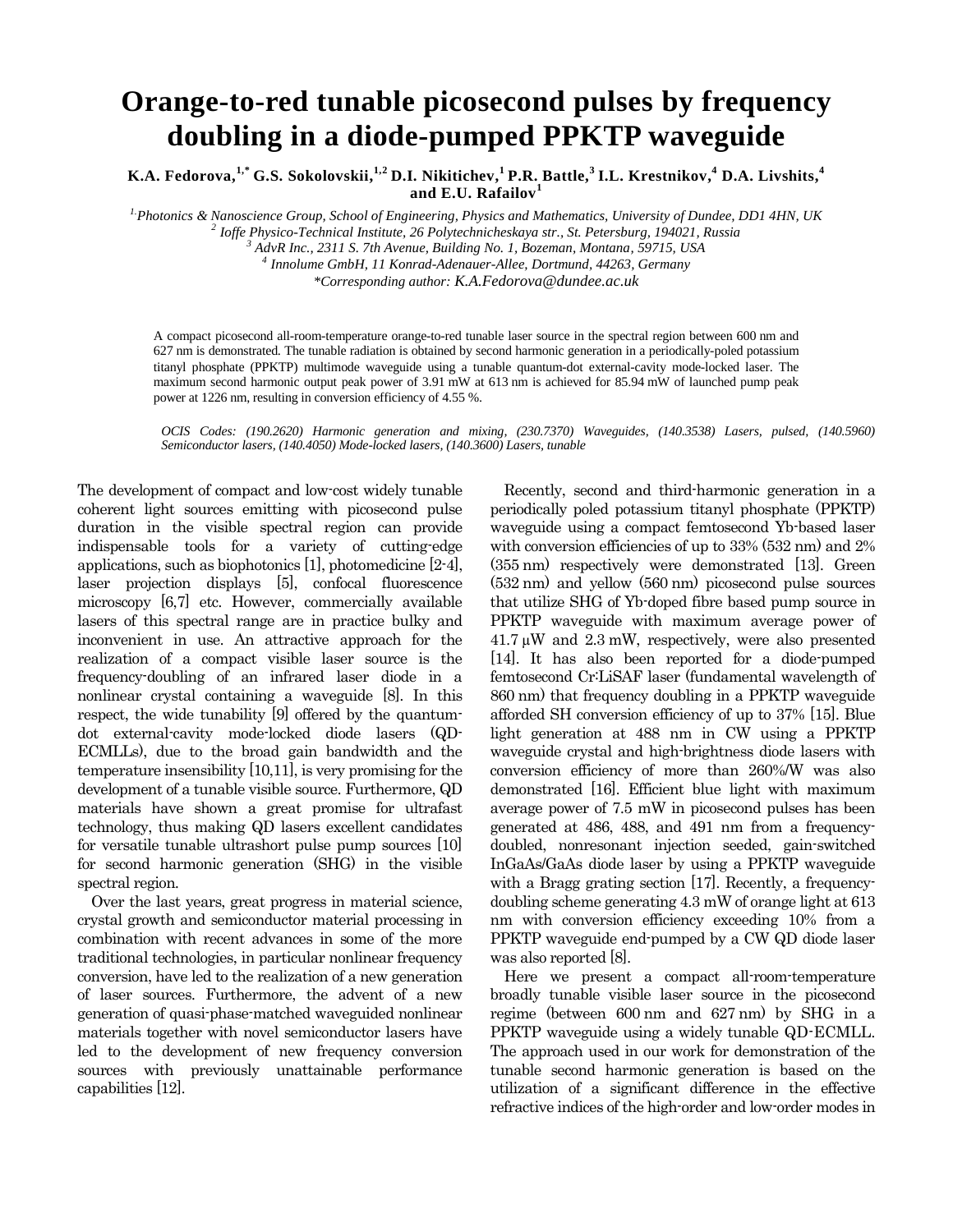the waveguide [12], that enables one to shift the difference between the effective refractive indices of the fundamental and second-harmonic waves to match the period of poling in very broad wavelength range limited mainly by the waveguide refractive index step.

Experimental setup was similar to that described in [12] and consisted of a QD gain chip and a PPKTP waveguide, as shown in Fig. 1. The QD gain chip had total length of 4 mm with 1-mm absorber. The ridge waveguide was angled at 7º relative to the normal of the antireflective (AR) coated back facet (both facets had conventional AR coatings, resulting in total estimated reflectivities of  $10<sup>2</sup>$  for the front facet and less than  $10<sup>-5</sup>$  for the angled facet). The QD gain chip was set-up in a quasi-Littrow configuration, whereby the radiation emitted from the back facet of the chip was coupled onto the diffraction grating (1200 grooves/mm) which reflected the first order of the diffracted beam back to the gain chip [11]. Coarse wavelength tuning of the QD-ECMLL between 1193 nm and  $1284 \text{ nm}$  in the picosecond regime at  $20 \text{°C}$  was possible for pump current of 900 mA and reverse bias of 3 V. Pulsed operation was observed at any wavelength. The laser output after an optical isolator was coupled using an aspheric lens  $(NA \sim 0.55)$  into the PPKTP waveguide.

The waveguide was fabricated by the ion-exchange technique [18] that provided refractive index step  $\Delta n \approx 0.01$ . With this technique, the masked KTP crystal was immersed in the ion-exchange bath consisting of molten nitrate salts of Rb (RbNO<sub>3</sub>) [19]. Within this bath, the Rb ions diffused through a mask into the substrate, while the K ions diffused out of the KTP crystal. In the diffused regions, the Rb ions increased the refractive index relatively to the undiffused KTP and thus formed the optical waveguide. The periodic poling was done after the waveguides were fabricated using an applied electric field to periodically invert the domains.

The PPKTP frequency-doubling crystal waveguide (not AR coated) used in our work was 13 mm in length with a cross-sectional area of  $\sim 4x4 \mu m^2$  and was periodically poled for SHG at  $\sim$  1226 nm (with the poling period of  $\sim$  11.9 µm). Both the pump laser and the PPKTP crystal were operating at room temperature. The frequencydoubled output light was then collected by a power meter after a suitable filter at the fundamental wavelength.

Calculated dependence of the poling period on wavelength (Fig. 2) illustrates the SHG tunability in a multimode PPKTP waveguide with the refractive index step Δn= 0.01. Details of the model that takes into account the difference of the effective refractive indices of the highand low-order modes are described elsewhere [12]. The horizontal grey line represents the physical poling period  $(11.9 \,\mu\text{m})$  of the crystal used in the experiment; the orange bold line is the central dispersion curve (crossing the grey line at the designed wavelength of 1226 nm) and the blue and red lines are the SHG tunability margins for the waveguide refractive index step of ~0.01.



Fig. 1. (Color online) Schematic of the experimental setup.



Fig. 2. (Color online) Dependence of the poling period on wavelength for different-order waveguide modes for frequencydoubling in a PPKTP waveguide. Inset: Simplified schematic of the effective refractive indices for the fundamental and SH modes of different order. Refractive index profiles of the waveguide in two orthogonal planes are shown by the solid and dashed lines.



Fig. 3. (Color online) Optical spectra of the SHG light at 600 nm, 613 nm and 627 nm. Spectral widths are limited by the instrumental resolution of the WaveScan spectrometer.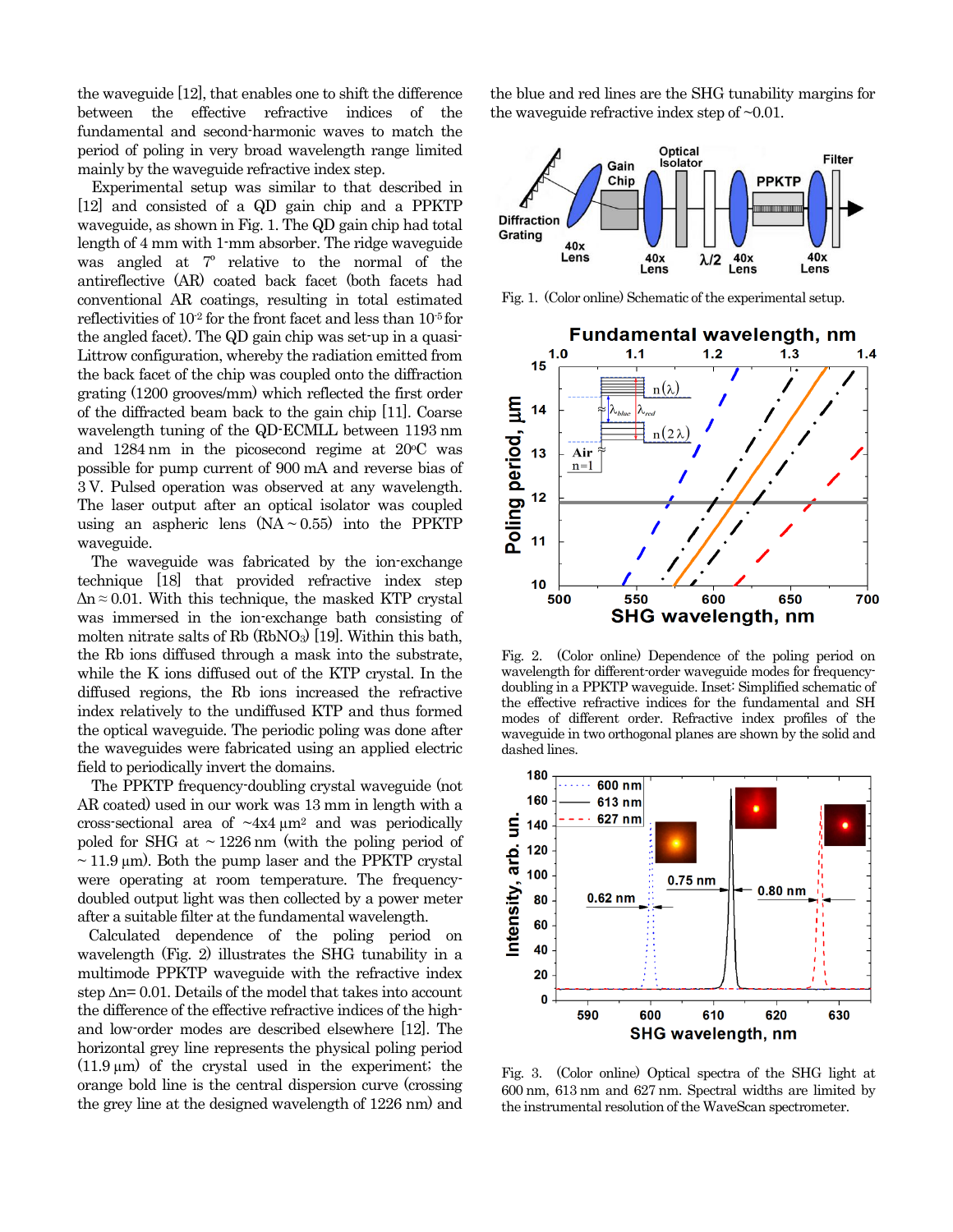Tunable second-harmonic generation in the spectral region between 600 nm and 627 nm was demonstrated (Fig. 3) in the pulsed operation with repetition rate between 2.64 GHz and 7.92 GHz and pulse duration between 14.7 ps and 29.3 ps. The maximum SHG output peak power of 3.91 mW at 613 nm was achieved at 6.16 GHz repetition rate and 15.3 ps pulse duration (Fig. 4). The corresponding maximum SHG output and launched average powers were 369 µW and 8.1 mW, respectively, resulting in the conversion efficiency of 4.55% in the picosecond regime. Whereas SHG in the same crystal waveguide in the CW regime demonstrated only 2.14% of the conversion efficiency which corresponded to 173 µW of the SHG output average power at 613 nm obtained from the same launched average pump power [12]. This can be explained by the higher peak power used for the picosecond SHG presented here.



Fig. 4. (Color online) Frequency-doubled output peak power versus launched pump power at 600 nm, 613 nm and 627 nm.



Fig. 5. (Color online) Autocorrelation signal at 613 nm for 900mA of gain current and 3V of reverse bias. Insert: Corresponding RF spectrum.

Frequency doubling at 600 nm and 627 nm, which corresponded to phase-matching between fundamental and SHG modes of different order, was demonstrated with output peak power of 0.95 mW and 0.66 mW and with conversion efficiency of 1.5% and 0.92%, respectively. RF spectrum and autocorrelation signal corresponding to the SHG at 613 nm are shown in Fig. 5.

To summarize, we have demonstrated a compact tunable all-room-temperature picosecond laser source in the visible spectral region (between 600 nm and 627 nm) with the maximum second harmonic output peak power of 3.91 mW and conversion efficiency of 4.55 % at 613 nm. This system is based on SHG using a single QD modelocked diode laser and a single PPKTP waveguide and represents a practical laser source which is of high interest for a wide range of applications. The demonstrated results which are based on the differentorder mode interaction in the SHG waveguide open the preferred way for realization of a compact full-color laser source. The work on improvement of SHG conversion efficiency and further extension of operation to different spectral regions is currently under way.

This work was partly supported by EU FP7 program through FAST-DOT project (contract No. 224338).

## References

- [1] W. G. Telford, Methods Cell. Biol. 102, 375-409 (2011).
- [2] S. Choudhary, K. Nouri, and L. Elsaie, Lasers Med. Sci. **24**, 971-980 (2009).
- [3] L. Baratto, L. Calza, R. Capra, M. Gallamini, L. Giardino, A. Giuliani, L. Lorenzini, and S. Traverso, Lasers Med. Sci. **26**, 103-112 (2011).
- [4] A. Klein, W. Baumler, M. Landthaler, and P. Babilas, Laser Med. Sci. 26, 845-859 (2011).
- [5] M. Jansen, G.P. Carey, R. Carico, R. Dato, A.M. Earman, M.J. Finander, G. Giaretta, S. Hallstein, H. Hofler, C.P. Kocot, S. Lim, J. Krueger, A. Mooradian, G. Niven, Y. Okuno, F.G. Patterson, A. Tandon, and A. Umbrasas, Proc. of SPIE 6489, 648908 (2007).
- [6] M. Mueller, Introduction to Confocal Fluorescence Microscopy, Tutorial Texts in Optical Engineering Vol. TT69 (SPIE, 2006).
- [7] N. S. Claxton, T. J. Fellers, and M. W. Davidson, "Laser scanning confocal microscopy," National High Magnetic Field Laboratory, Florida State University, 37 p., unpublished. 2005. [E-book]. Available: http://olympusfluoview.com/theory/LSCMIntro.pdf.
- [8] K. A. Fedorova, M. A. Cataluna, P. R. Battle, C. M. Kaleva, I. L. Krestnikov, D. A. Livshits, and E. U. Rafailov, Appl. Phys. B 103(1), 41-43 (2011).
- [9] D. I. Nikitichev, K. A. Fedorova, Y. Ding, A. Alhazime, A. Able, W. Kaenders, I. Krestnikov, D. Livshits, and E. U. Rafailov, [Appl.](http://apl.aip.org/) Phys. Lett. 101, 121107 (2012).
- [10] E. U. Rafailov, M. A. Cataluna, and W. Sibbett, Nature Photon. 1, 395-401 (2007).